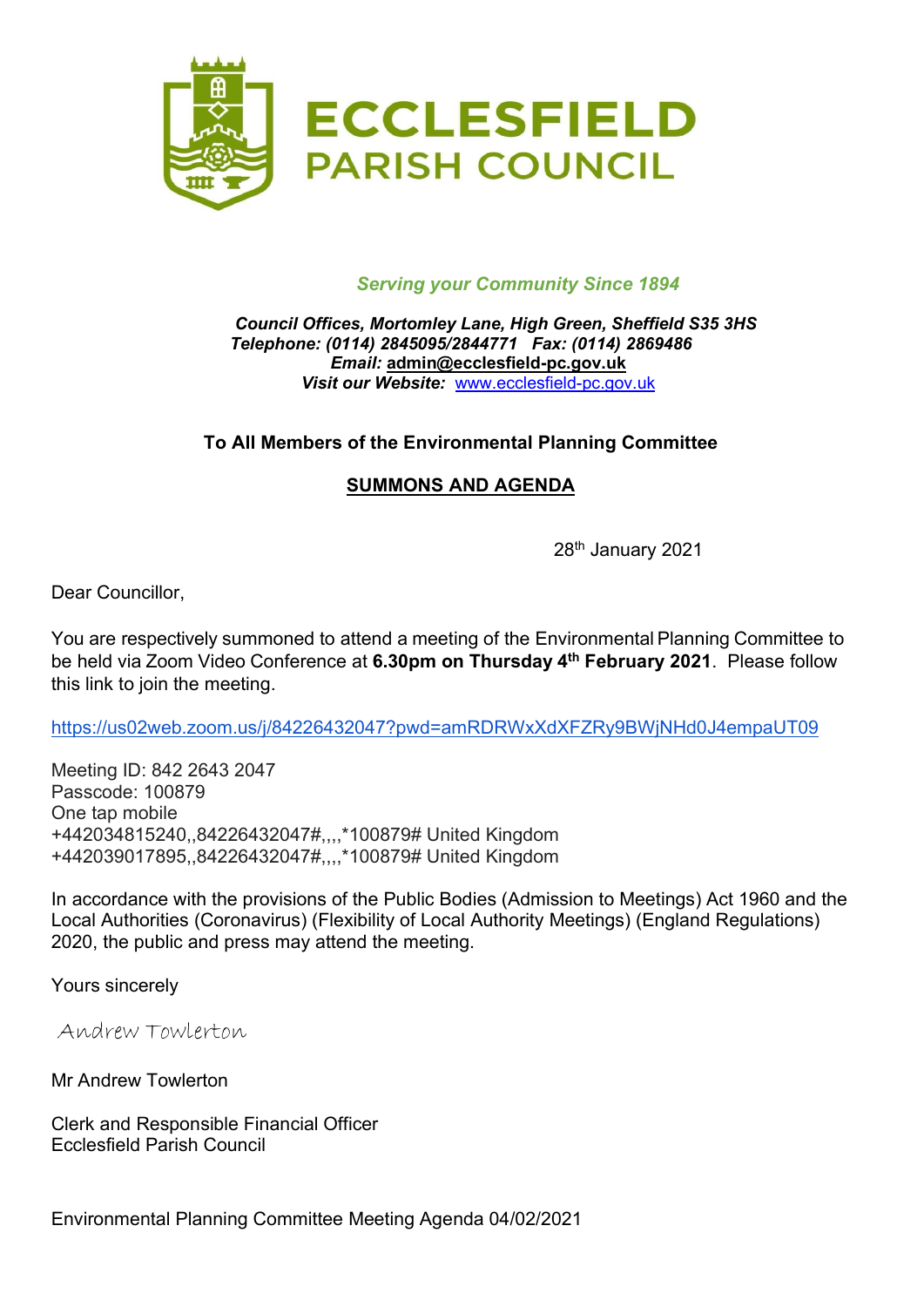# Committee Membership

Councillor Alan Hooper (Chairman), Councillor David Ogle (Vice Chairman), Councillor John Brownrigg (ex officio), Councillor John Housley (ex officio) and Councillor Carol Levery.

\*Substitute members may be appointed in accordance with Standing Order 4v.

# Chairman's Announcement

Prior to the commencement of the meeting, the Chairman will outline the procedure for this remote meeting to ensure that the meeting is effective and lawful including:

- Councillors must observe the Council's Code of Conduct during the meeting.
- Voting procedure.
- Public session and exclusion of the press and public procedures.
- Anyone wishing to record is asked to let the Chairman of the meeting know prior to the start of the meeting. The meeting is being recorded by the Council.
- All Councillors present are required to state their name prior to the commencement of the meeting.

## AGENDA

#### 2020/098 (EP). Apologies and Reasons for Absence

To note apologies and approve reasons for absence.

#### 2020/099 (EP). Declarations of Interest

To consider any requests for dispensation.

To note any declaration or interests not already declared under the members Code of Conduct or members register of Disclosable Pecuniary Interests.

# 2020/100 (EP). Exclusion of Press and Public

To consider the exclusion of the Press and Public in accordance with Public Bodies Admission to Meetings Act 1960 Section 1 (2) as amended due to the confidential nature of the business to be transacted.

# 2020/101 (EP). Public Participation Session

To receive questions from members of the public under the direction of the Chairman and in accordance with the Council's Standing Orders. (standing order 3 states that the public participation session will be for no more than 15 minutes and a member of the public shall not speak for more than 3 minutes).

 $\overline{a}$  , and the contribution of the contribution of the contribution of the contribution of the contribution of the contribution of the contribution of the contribution of the contribution of the contribution of the co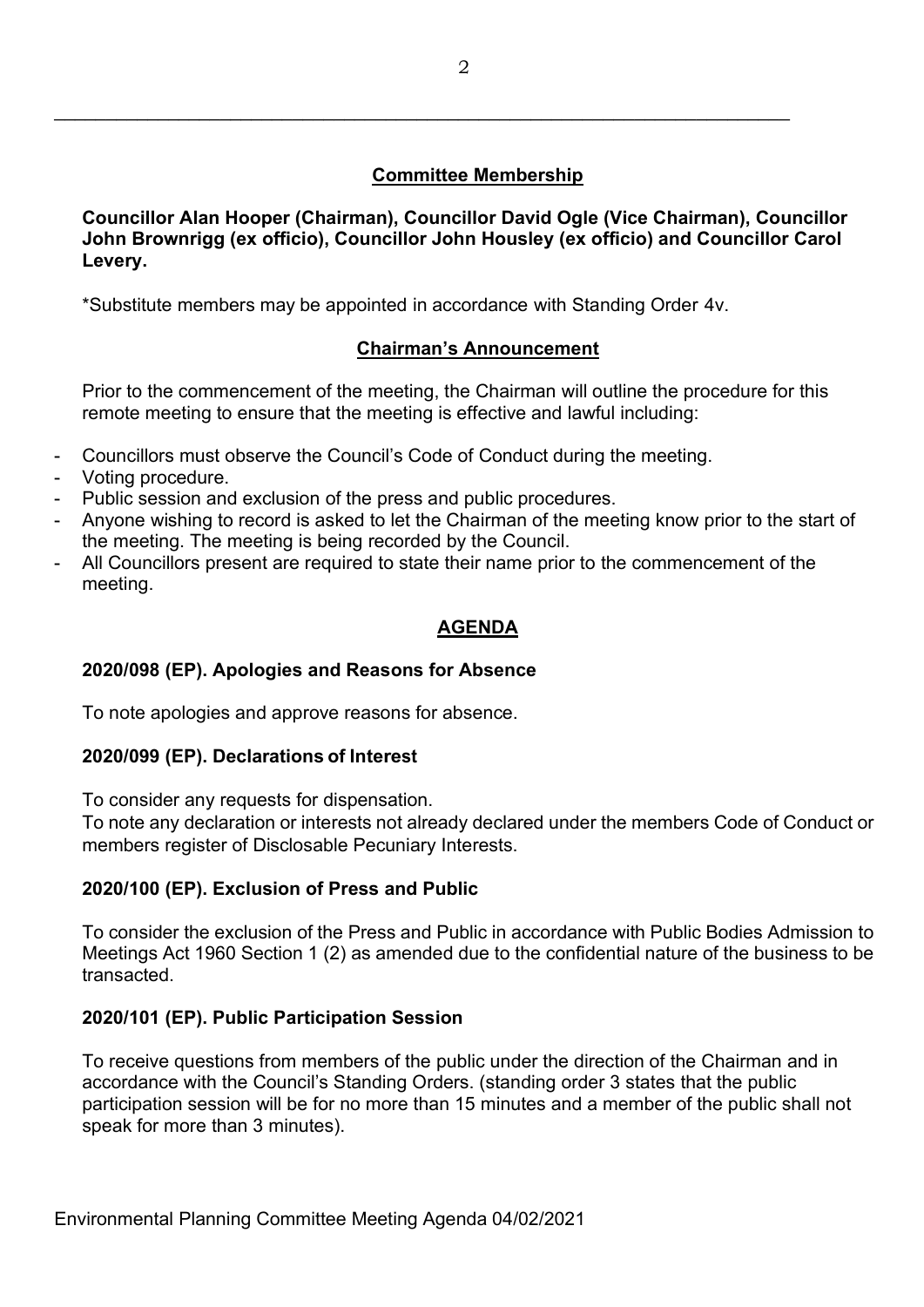Members of the public should please note that the Council reserves the right to respond in writing if any matter requires further research or consideration and that reports should be submitted in writing before the meeting so they can be dealt with under correspondence.

#### 2020/102 (EP). Environmental Planning Minutes

To consider the draft Minutes, including actions, of the Environmental Planning Committee meeting held on 14<sup>th</sup> January 2021 and 21<sup>st</sup> January 2021 (attached as item 102a & 102b).

## 2020/103 (EP). Planning Matters

103.1 To note and consider the list of planning applications for comment since the last meeting and any delegated to the Admin Officer in accordance with Council Policy.

| <b>Date</b><br>Received | <b>Planning</b><br>Reference | <b>Site Location</b>                    | <b>Brief Description of Proposal</b>                                                                                                                                                               | <b>Date Comments</b><br><b>Due</b> |
|-------------------------|------------------------------|-----------------------------------------|----------------------------------------------------------------------------------------------------------------------------------------------------------------------------------------------------|------------------------------------|
| 20/01/2021              | 21/00111/FUL                 | 5 Hesley Grove,<br>Sheffield, S35 1TX   | Provision of raised rear<br>decking/patio area with steps to<br>garden and erection of 2.3m<br>high screening to rear boundary<br>of dwellinghouse (retrospective)                                 | 10/02/2021                         |
| 25/01/2021              | 21/00278/HPN                 | 140 Monteney Road,<br>Sheffield, S5 9DU | Single-storey rear extension to<br>dwellinghouse-the extension is<br>4.5m from the rear of the<br>original dwellinghouse, ridge<br>height no more than 3.5m and<br>the height of the eaves is 2.4m | 12/02/2021                         |

103.2 To receive and consider the Proposed Telecommunications Installation for H3G UK (attached as item 103.2a & 103.2b)

103.3 To receive an email from Cllr Bowden on planning application 20/04177/FUL - 209 High Street, Ecclesfield, S35 9XB – Erection of dwellinghouse (attached as item 103.3)

103.4 To receive notifications of any planning decision notices (listed)

20/04411/FUL – 10 Griffiths Road, Sheffield, S35 3GZ – Granted conditionally 19/01/2021

# 2020/104 (EP). Licensing Matters

To receive notification of any licensing matters for consideration.

No licensing applications received.